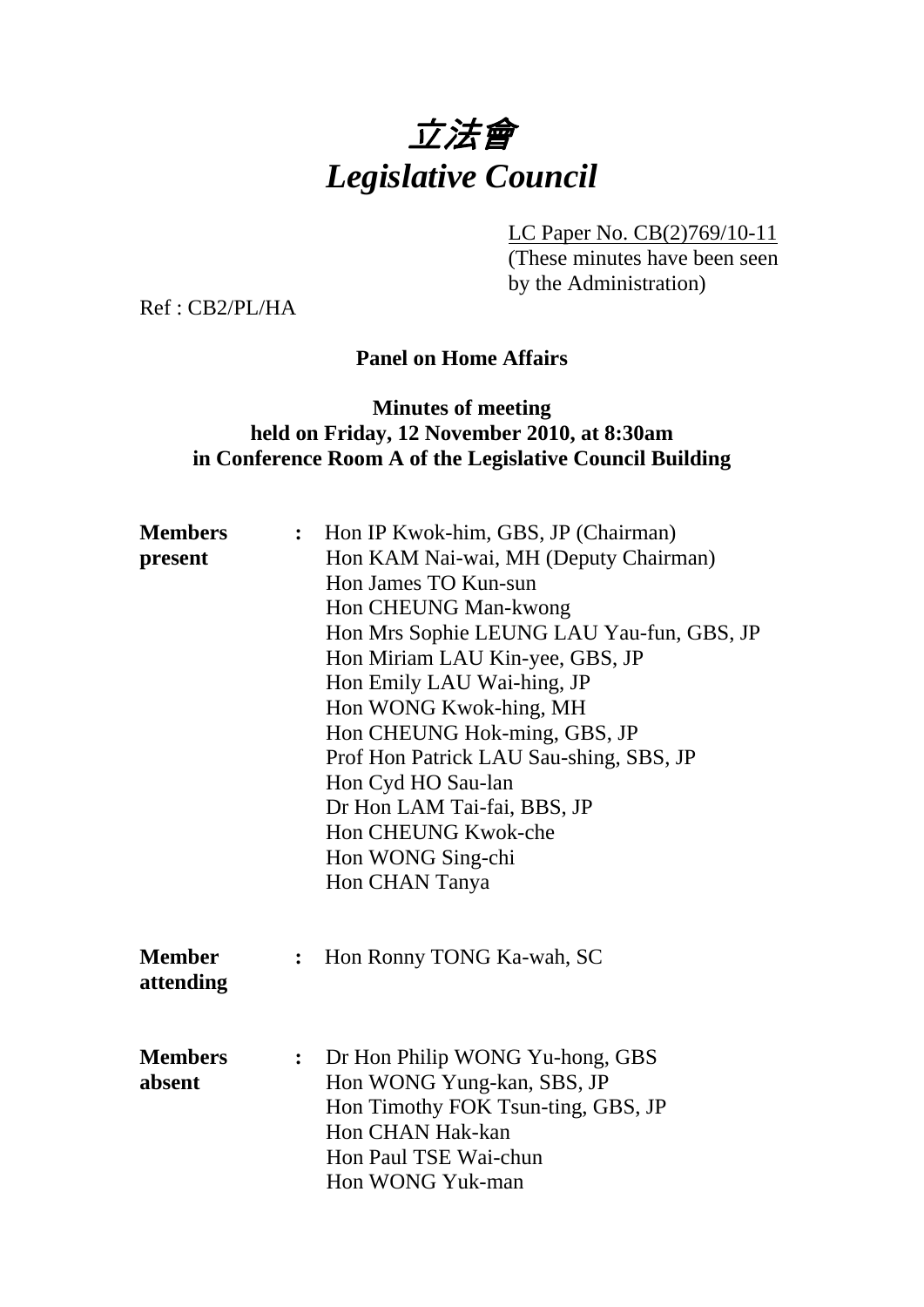**Public Officers :** <u>Agenda item IV</u> **attending** 

#### Home Affairs Bureau

Mr Raymond YOUNG, JP Permanent Secretary for Home Affairs

Mr Eddy CHAN Head, Asian Games Bid Team, Home Affairs Bureau

Mr Jack CHAN Deputy Head, Asian Games Bid Team, Home Affairs Bureau

Architectural Services Department

Mr Wilson LEE Project Director (3), Architectural Services Department

Dr Jonathan Beard Managing Director, GHK (Hong Kong) Ltd.

Ms LEE Wai-duen Senior Consultant, GHK (Hong Kong) Ltd.

Agenda item V

Home Affairs Bureau

Mr Raymond YOUNG, JP Permanent Secretary for Home Affairs

Home Affairs Department

Mrs Pamela TAN, JP Director of Home Affairs

Mr David LEUNG Deputy Director of Home Affairs (2)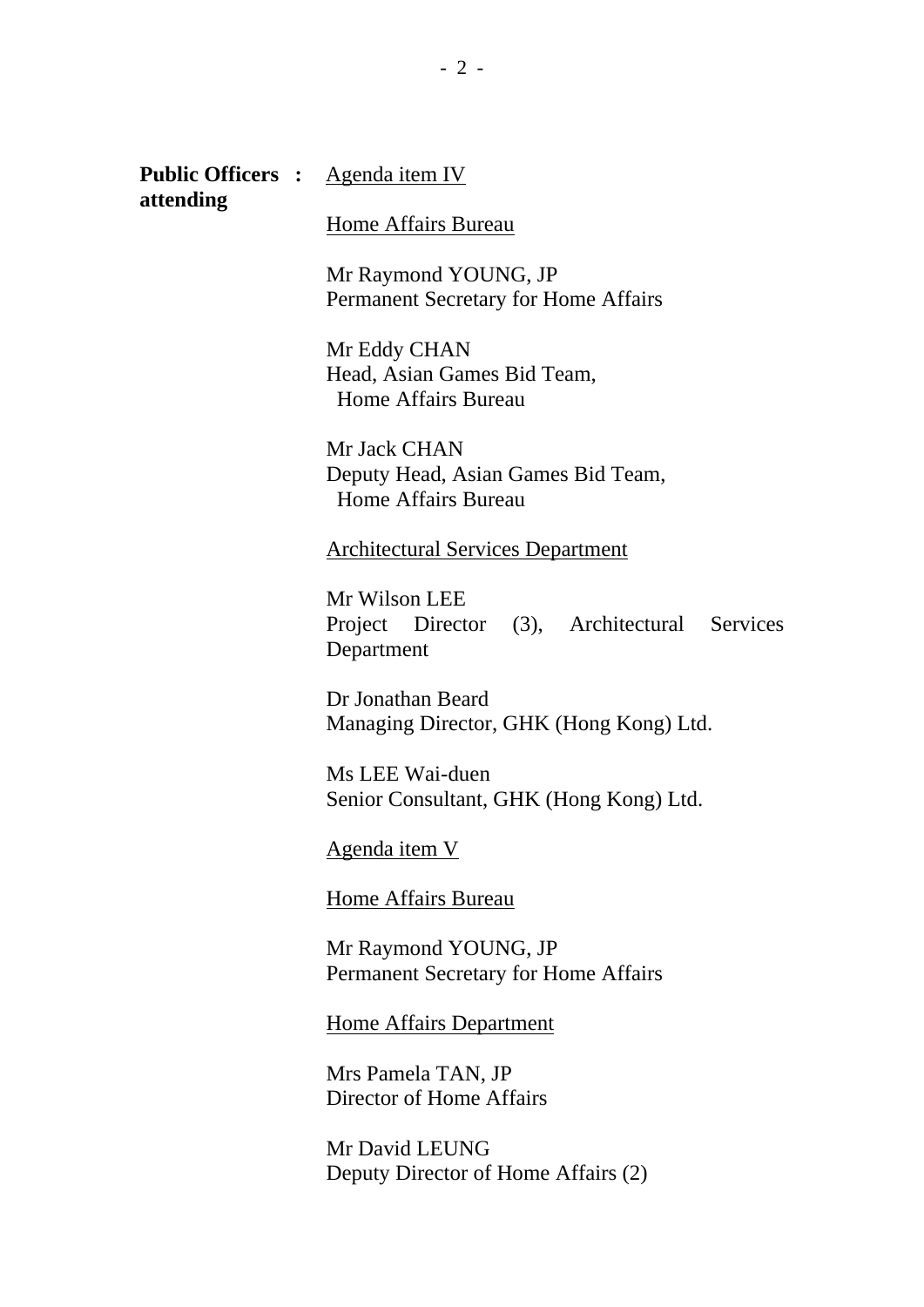|                               | Agenda item VI                                                                                                 |
|-------------------------------|----------------------------------------------------------------------------------------------------------------|
|                               | Leisure and Cultural Services Department                                                                       |
|                               | Mr Ricky CHUI Kin-ming, JP<br>Assistant Director (Finance), Leisure and Cultural<br><b>Services Department</b> |
|                               | Mr Eric KWOK Kwok-ho<br>Senior Information Technology Manager 1,<br>Leisure and Cultural Services Department   |
| <b>Clerk</b> in<br>attendance | : Ms Betty FONG<br>Chief Council Secretary (2)2                                                                |
| <b>Staff in</b><br>attendance | : Mr Thomas WONG<br>Chief Council Secretary (2)2 (Des)                                                         |
|                               | Ms Yvonne OA-YANG<br>Council Secretary (2)2                                                                    |
|                               | Miss Cerry YU<br>Legislative Assistant (2)2                                                                    |
|                               |                                                                                                                |

**I. Confirmation of minutes**  [LC Paper No. CB(2)151/10-11]

The minutes of the meetings held on 14 October 2010 were confirmed.

## **II. Information paper(s) issued since the last meeting**

2. Members noted that the following papers had been issued since the last meeting -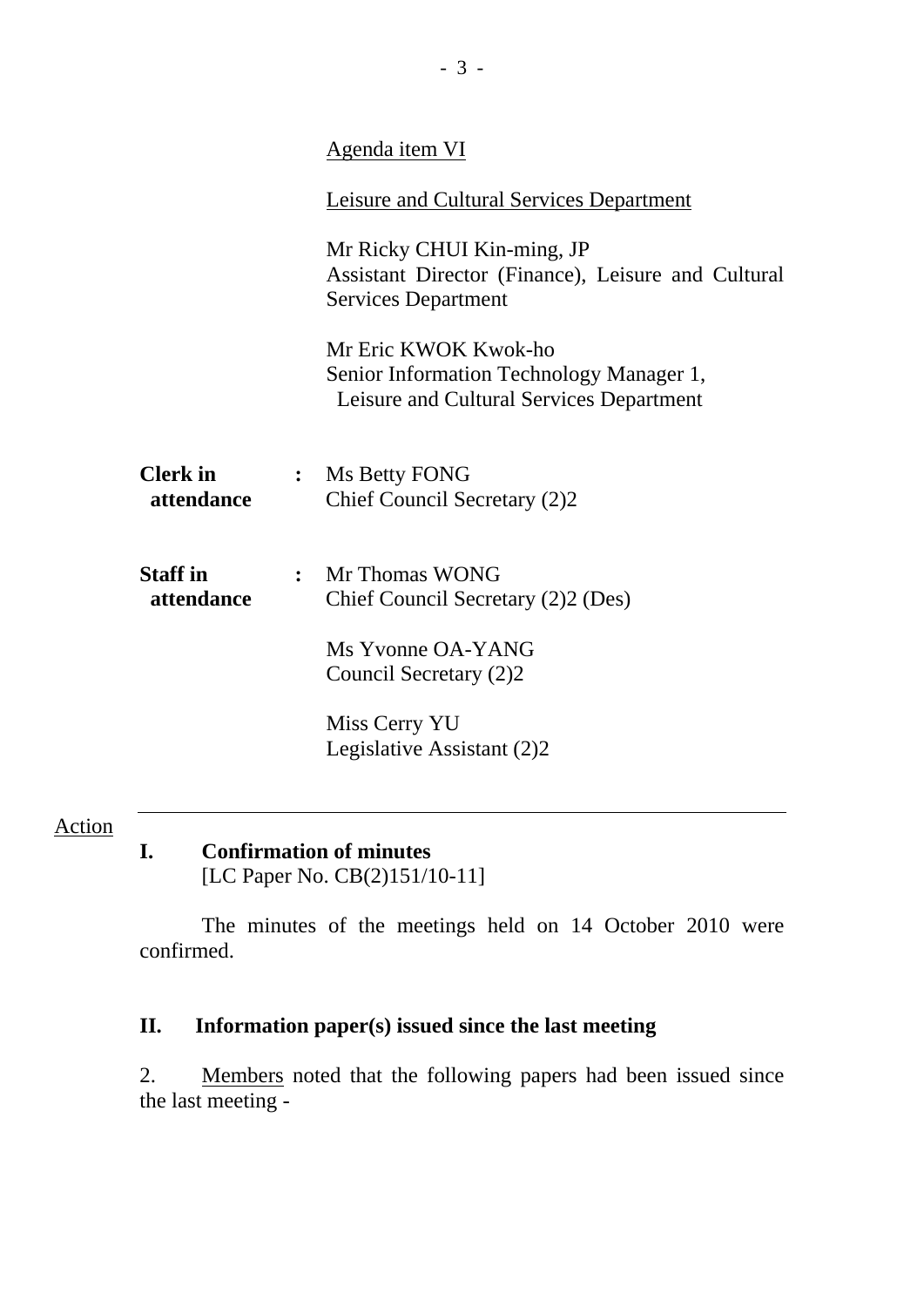- LC Paper No. CB(2)161/10-11(01) -- Information paper on updated financial position of the redevelopment of the Hong Kong Sports Institute and the proposed way forward for implementation of the project provided by the Administration
- LC Paper No.  $CB(2)166/10-11(01)$  -- Statistics of library materials borrowed for the calendar years from 2005 to 2009 provided by the Administration

# **III. Items for discussion at the next meeting**  [Appendix I and II to LC Paper No.CB(2)208/10-11]

3. The Chairman informed members that he and the Deputy Chairman held an informal meeting with the Secretary for Home Affairs ("SHA") on 1 November 2010 to discuss the work plan of the Panel on Home Affairs ("the Panel") for the current session. The Chairman said that the list of outstanding items for discussion, which was tabled at the meeting, had been revised taking into account the discussion at the aforesaid meeting.

[*Post-meeting note*: The list of outstanding items for discussion and list of follow-up actions was circulated to members vide LC Paper No. CB(2)208/10-11 on 12 November 2010.]

## Procurement of third party risks insurance by owners' corporation

4. The Chairman informed members that he had received a written request from Prof Patrick LAU for the Panel to discuss the issue relating to the procurement of third party risks insurance by owners' corporations ("OCs") in view of the recent repeated occurrence of incidents in which passer-bys were injured by falling concrete from old buildings. The Chairman suggested that if necessary, the issue might be discussed in conjunction with the planned agenda items on the regulation of property management companies at the next regular meeting scheduled for 10 December 2010.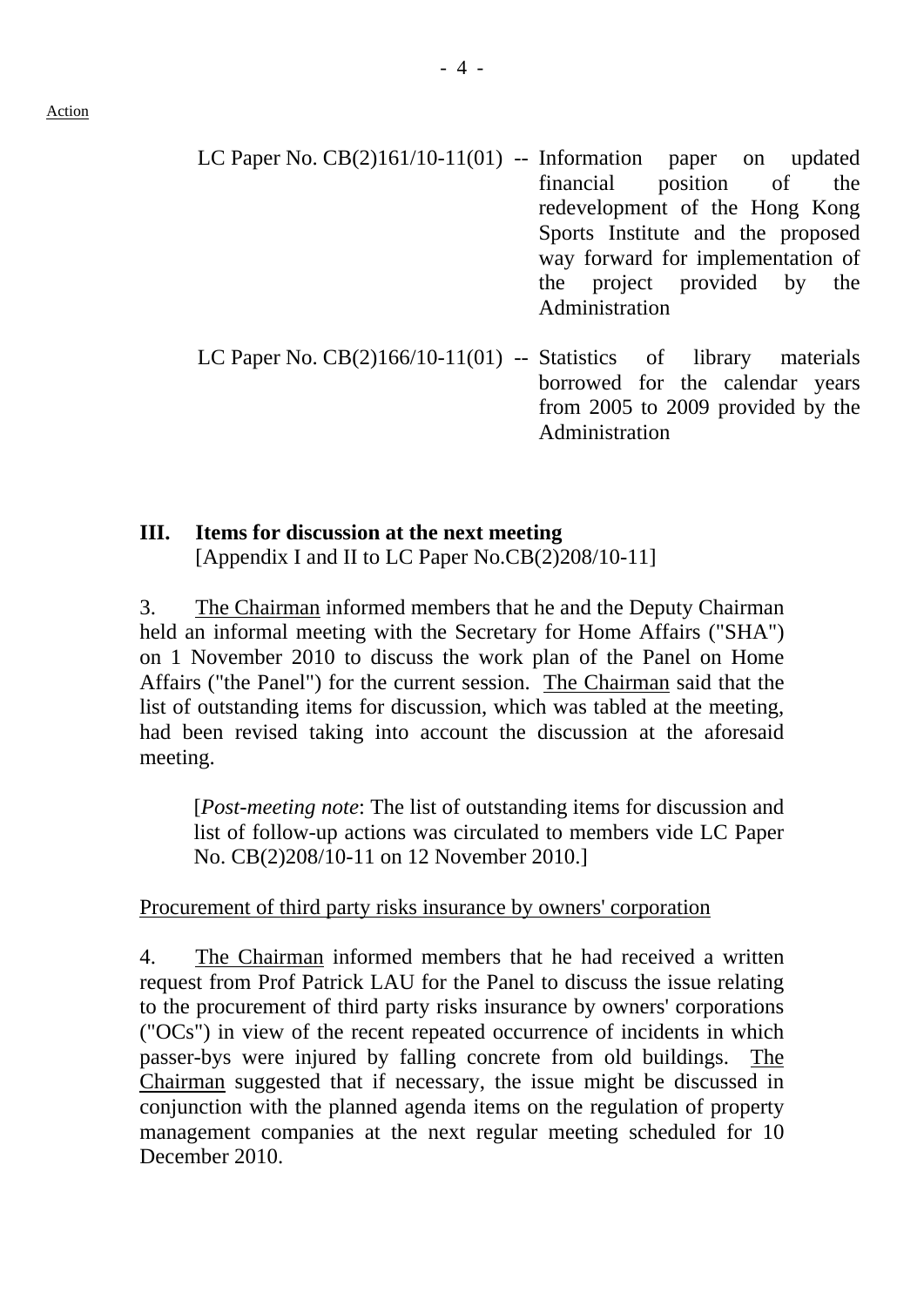[*Post-meeting note*: With the Chairman's concurrence, an item on matters relating to the procurement of third party risks insurance by OCs has been included on the agenda of the Panel meeting scheduled for 10 December 2010.]

#### Community Care Fund ("CCF")

5. The Deputy Chairman said that he had received some organizations' submissions expressing a wish to give views on CCF announced by the Chief Executive ("CE") in his 2010-2011 Policy Address. He suggested that as CCF fell under the purview of the Home Affairs Bureau ("HAB"), the Panel should hear public views on CCF. The Chairman advised that in view of the packed agenda for the next Panel meeting in December 2010, matters on CCF might be discussed in January 2011.

6. Mr CHEUNG Kwok-chee declared that he was a member of the Steering Committee on CCF ("the Steering Committee") appointed by CE. He suggested that as the Administration had not collected public views on CCF, the Panel might take the lead to convene a public hearing on it. He hoped that the hearing would be held within a month's time and before the Administration finalized the detailed arrangements for CCF. The Chairman advised that he would discuss with the Administration on how to solicit public views on CCF, and requested the Administration to provide more information on CCF to facilitate public discussion.

7. Miss Tanya CHAN was supportive of convening a public hearing to receive deputations on CCF. She suggested that not only SHA but also the Chief Secretary for Administration and the chairman and members of the Steering Committee be invited to attend the public hearing.

## Visit to the former North Kowloon Magistracy Building

8. The Chairman informed members that he had received a letter from Ms Emily LAU suggesting the arrangement by the Administration of a visit to the former North Kowloon Magistracy Building, which had been revitalized into the Savannah College of Art and Design Hong Kong Campus. Members raised no objection. The Chairman advised that as a matter of practice, all non-Panel members would be invited to join the visit. He reminded members that the visit would only be conducted with at least three Members signing up.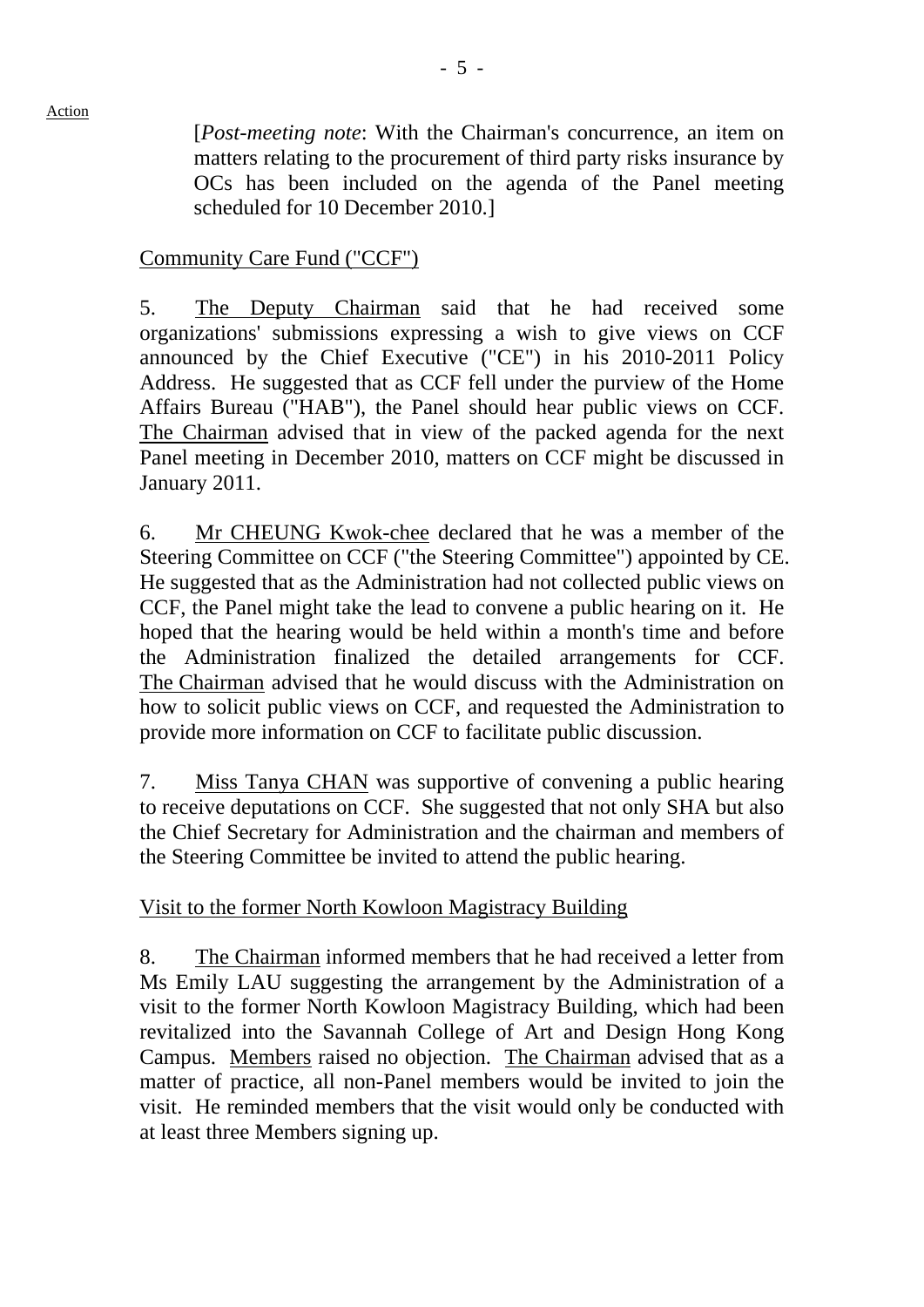#### Visit to museums

9. Following up the request from Panel members in February 2010 for the Administration to arrange a visit to museums managed by the Leisure and Cultural Services Department ("LCSD"), the Chairman reported that LCSD could make the arrangement at any time. As members present except Ms Cyd HO did not express an interest in the suggested visit, the Chairman decided that it would be put on hold for the time being.

#### Special meeting on 29 November 2010

10. The Chairman reminded members that the Panel would hold a special meeting on 29 November 2010 to receive views from the District Councils ("DCs"), National Sports Associations and athletes on Hong Kong's potential bid for hosting the Asian Games ("the Games") in 2023.

## **IV. Bid to host the 2023 Asian Games**

[LC Paper No. CB(2)208/10-11(01), (02) and FS02/10-11]

## Alternative option

11. At the Chairman's invitation, Permanent Secretary for Home Affairs ("PSHA") briefed members on the alternative option of venue planning for a potential bid for hosting the Games in Hong Kong as stated in the Administration's paper tabled at the meeting. PSHA said that the alternative option, which had been announced by the Venue and Events Subcommittee ("VESC") of the 2023 Asian Games Provisional Bid Committee on 9 November 2010, was in response to the general public concern about the possible cost of hosting the Games. The salient points made by PSHA are summarized as follows -

(a) under the alternative option, the three planned indoor sports centres in Yuen Long, Tai Po and Sha Tin would not be upgraded as originally proposed (i.e. with provision of warmup courts and increased spectator capacity). Consequently, certain related ancillary facilities, such as VIP rooms, press rooms and medical services, would be provided by temporary overlay works, and the preliminary heats for certain sports events during the Games would be relocated to smaller venues;

#### Action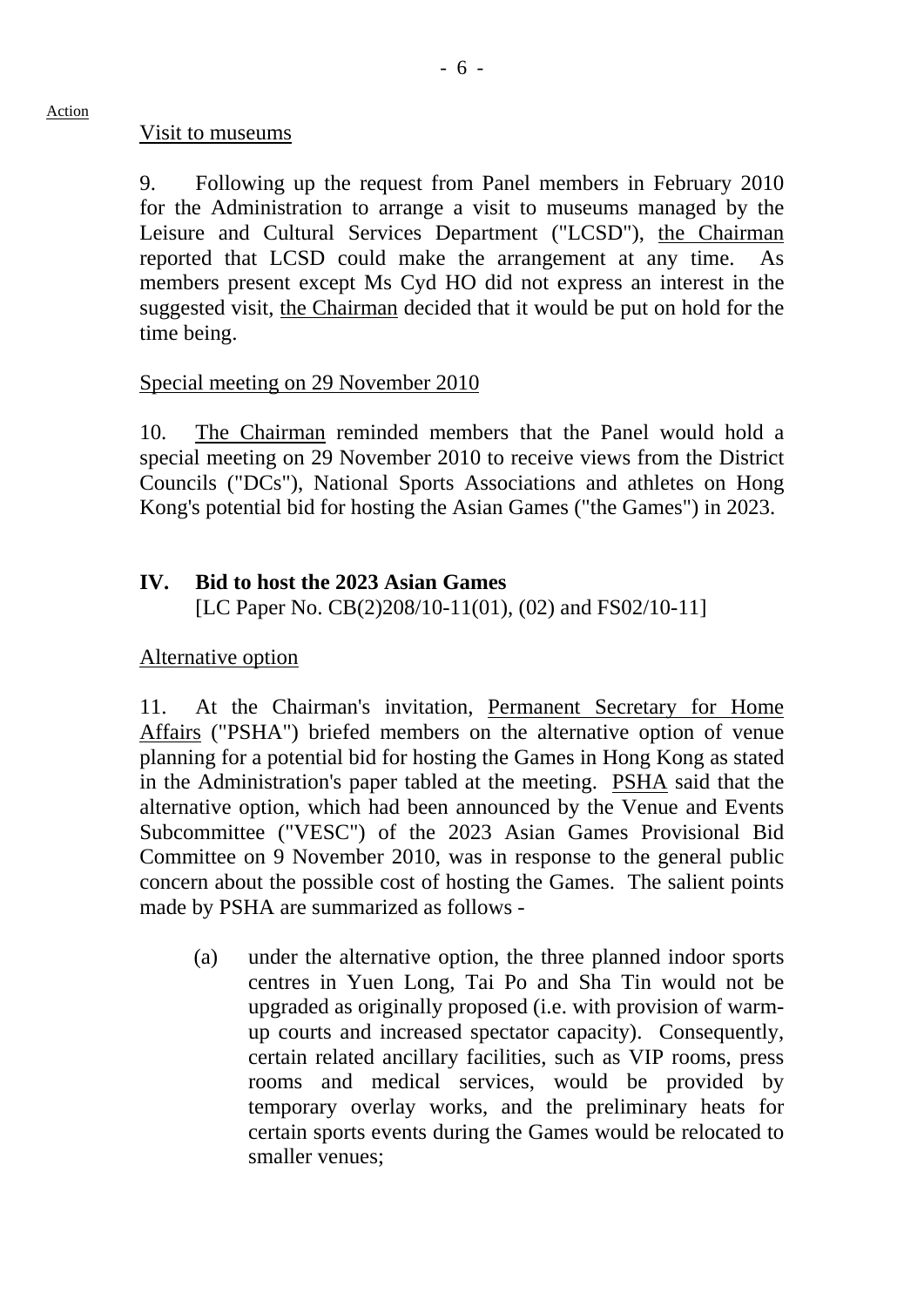- (b) the alternative option would reduce the direct cost of hosting the Games from the originally estimated \$13.7-14.5 billion to about \$6 billion; and
- (c) VESC was of the view that although the three planned indoor sports centres would not be upgraded, it would not affect the overall viability of the Games.

[*Post-meeting note:* The Administration's paper entitled Alternative option of venue planning for 2023 Asian Games bid was issued to members vide LC Paper No. CB(2)252/10-11(01) on 12 November 2010.]

12. The Chairman then invited GHK (Hong Kong), a consultant commissioned by HAB, to give a powerpoint presentation on the findings of the financial and economic impact assessments for hosting the Games in Hong Kong.

#### Discussion

## *Public consultation*

13. Mr WONG Kwok-hing was disappointed that HAB had conducted the public consultation exercise without receiving any concerted support from other government bureaux. Mr LAM Tai-fai shared similar concern. Noting the Administration's claim that hosting the Games would be beneficial to civic education, economy and citizens' health in Hong Kong, Mr LAM questioned why the related government bureaux did not show support to HAB in the public consultation exercise.

## *Reduced cost estimate*

14. Mr WONG Kwok-hing criticized the Administration for not making known the reduced cost estimate to the public earlier. He opined that the Administration could have provided different options with different cost implications viz. a low-cost option, a high-cost option and a middle-of-the-road option, for selection by the public at the very beginning of the public consultation exercise. He considered that the Administration's readiness to cut the cost of hosting the Games drastically indicated that the original cost estimate had been made in a rash and arbitrary manner. He was worried that the actual cost of hosting the Games at money-of-the-day (MOD) prices would be appalling if the inflation rates in the next 13 years were factored in. He said that he found it difficult to support the bid.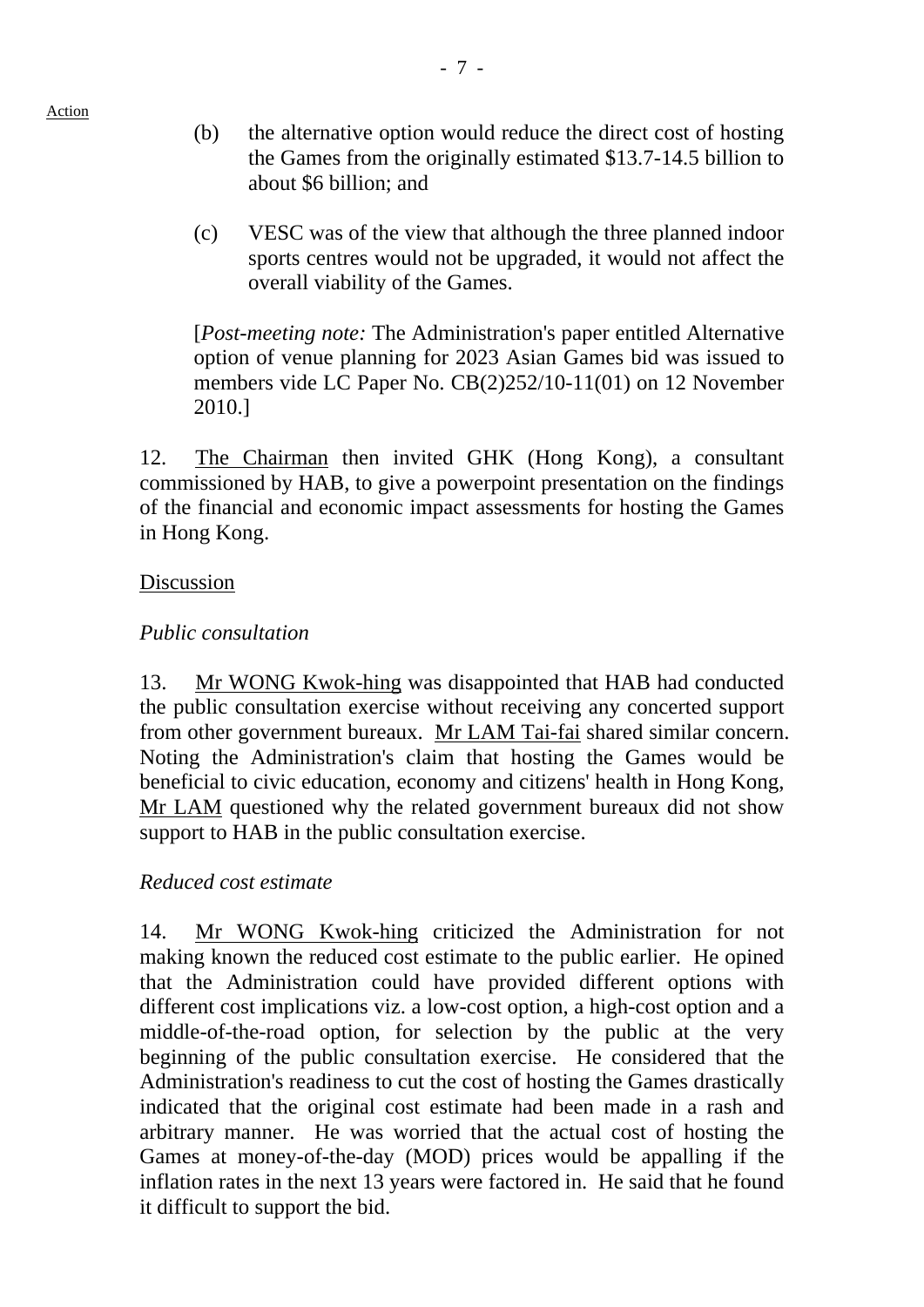15. Mr LAM Tai-fai expressed wish to support the bid, given his involvement in the sports community, but was disappointed at the causal manner in which the Administration had estimated the cost of hosting the Games. He said that if the Panel were to accept the original cost estimate, several billion dollars would have been wasted for upgrading the three planned sports centres. He believed that the public would be confused about why the cost estimate could be reduced drastically within a short time. He questioned whether the Administration would put forward a further cost reduction proposal if the alternative option failed to gain public support. He further questioned why the cost of hosting the Games in Hong Kong could be much lower than that of the 2010 Guangzhou Asian Games, which reportedly ranged from \$100 billion Yuan to \$200 billion Yuan, taking into account the differences in living standards, labor costs and materials prices between the two cities.

16. Miss Tanya CHAN said that in the light of SHA's claim at the Panel meeting on 21 September 2010 that the original cost estimate was economical and would not create white elephants, it was strange to see the estimate reduced by 60%. She expressed concern about the lack of transparency in the operation of VESC and how it came up with the reduced cost estimate.

17. The Deputy Chairman reminded members that in addition to the direct cost of \$6 billion, the indirect cost of \$30.17 billion at current prices would still be needed for the construction of certain sports venues within the timeframe of hosting the Games. He considered that as the necessary construction projects would need to be rolled out in the next few years rather than until 2023, the Administration should have the cost estimate at MOD prices on hand. He urged the Administration to disclose such estimate and advise whether cost overrun would occur.

18. PSHA said that, as indicated in his opening statement, the Administration had no intention of withholding the cost estimate at MOD prices. He said that according to a rough estimation which accounted for the projected inflation rates in the next 10 years, the direct cost of hosting the Games would increase from \$13.7 - \$14.5 billion to \$21 billion, and the indirect cost on other long-term development/re-development of sports venue projects, i.e. regardless of whether Hong Kong were to host the Games, would increase from \$30.17 billion to \$45.8 billion.

19. Mr CHEUNG Man-kwong cast doubt on the reliability of the reduced cost estimate. He found it unreasonable that the upgrading of the three planned main sports venues, which cost some \$6 billion, would be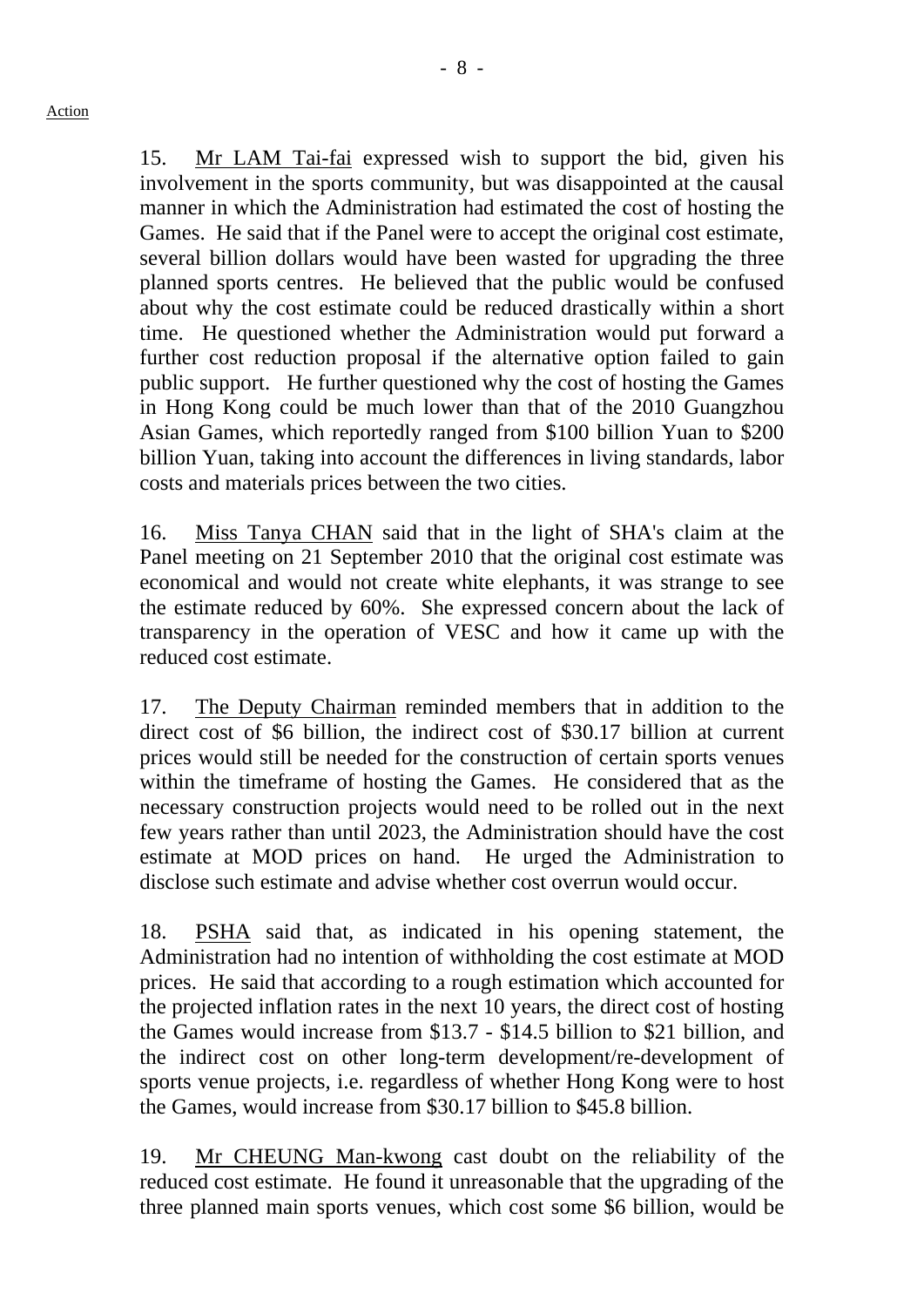less costly than the related ancillary facilities, which cost some \$8 billion. He anticipated that once the bid succeeded, the Administration would resubmit the proposal to upgrade the sports venues and to construct the related ancillary facilities. With reference to the huge cost of the Guangzhou Asian Games and factoring in the projected inflation rates, he questioned why Hong Kong could host the Games with the proposed total cost of some \$36 billion only. He was worried that Hong Kong would need at least \$100 billion to foot the bill for hosting the Games.

20. Mr CHEUNG Man-kwong was also of the view that Hong Kong was already an international city and needed not boost its image through the staging of the Games. He believed that the public preferred more resources to be channeled to the handling of pressing social issues such as health care and education. In response to Mr CHEUNG's enquiry on the absence of SHA from the Panel meeting, PSHA said that SHA had left for Guangzhou for engagements in relation to the inauguration of the Asian Games.

#### *Sports and recreational facilities*

21. Miss Tanya CHAN pointed out that the demand for sports and recreational facilities was high at the community level. Scaling back the three planned indoor sports centres would hurt the feelings of the local residents.

22. Mr CHEUNG Hok-ming said that the Tai Po DC had earlier pledged support for the bid because the Administration had promised to upgrade the long-awaited Tai Po Sports Centre. He asked whether it would continue to be built, even though its upgrading project had been scaled back under the reduced cost estimate. He further asked whether its completion without upgrading would be deferred to 2023.

23. In response, PSHA assured Mr CHEUNG that the Tai Po Sports Centre would be built under the alternative option. He believed that its completion would not be delayed to 2023, but as the Finance Committee ("FC")'s approval had not been secured, a concrete timetable for its completion was not available yet. He said that the Administration would strive for the allocation of resources to have it built as early as possible.

*Sports development*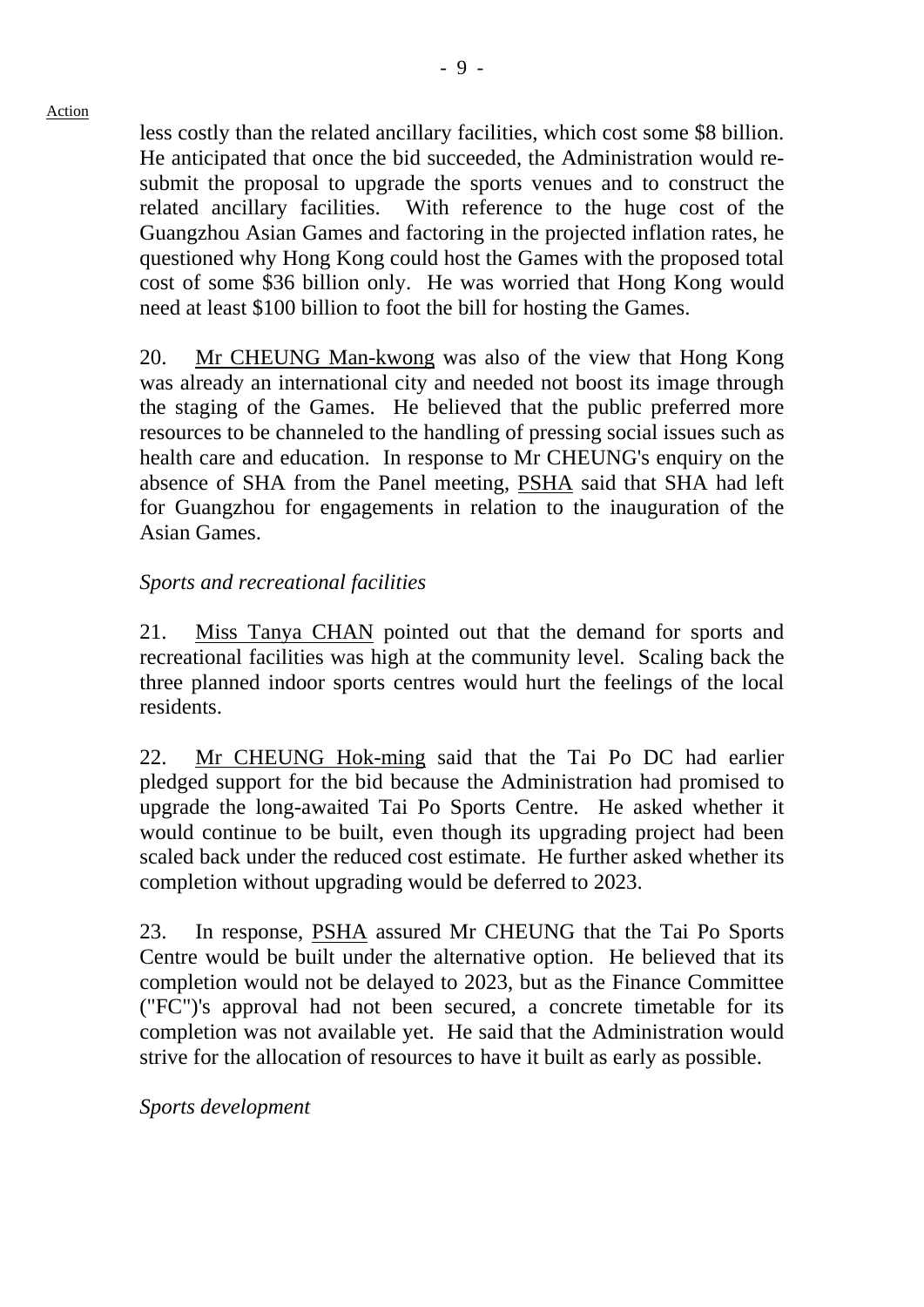24. Miss Tanya CHAN urged the Administration to allocate more resources to the long-term sports development (such as enhancements to elite training and career prospects for current and retired athletes) before biding to host any major sport events.

25. Ms Cyd HO considered that the staging of the Games would be bound to run a deficit in quantifiable terms. As for the non-quantifiable impacts generated from the Games as mentioned in the consultant's report, she said that she did not see any strong public aspiration for investing a huge amount of money in promoting Hong Kong's image. She shared the view that Hong Kong as an international city needed not boost its image by hosting the Games. She cautioned that if the Government did not resolve the social conflicts, the solidity produced by any extravagant events would not last long. She said that it would be more cost-effective to increase investment in promoting sports culture directly, such as providing more sports and recreational facilities to meet community needs, improving the sports facilities at schools and sponsoring more athletes to compete overseas.

26. In response to Ms HO's enquiry on whether the Administration would give up the bid, PSHA said that the public consultation exercise would not end until 1 December 2010. He pointed out that there were both supporting and opposing views on the bid among DC members and the media. The Administration was also gathering views from written submissions and on the Internet, and would carefully analyse all the views collected.

27. Ms Miriam LAU said that Hong Kong should continue to hold major international events to boost its image. However, in view of the sports facilities and talents currently available, she had reservation at Hong Kong being qualified to host the Games in 2023. She also had doubt over whether the 2009 East Asian Games hosted by Hong Kong was really a success, given the poor attendance rates for certain competitions. Referring to the consultant's report which assumed that each spectator would view three competitions/ceremonies if Hong Kong hosted the Games, she was concerned that the assumption might be too optimistic. She considered that the Administration should take the public consultation exercise as an opportunity to comprehensively review the inadequacies in sports developments including planning for enhancement of the community's interest in sport events and improving the sports facilities, trainings and career prospect for athletes. She said that subject to the availability of adequate sports facilities and talents, she was supportive of the bid for hosting the Games after 2023.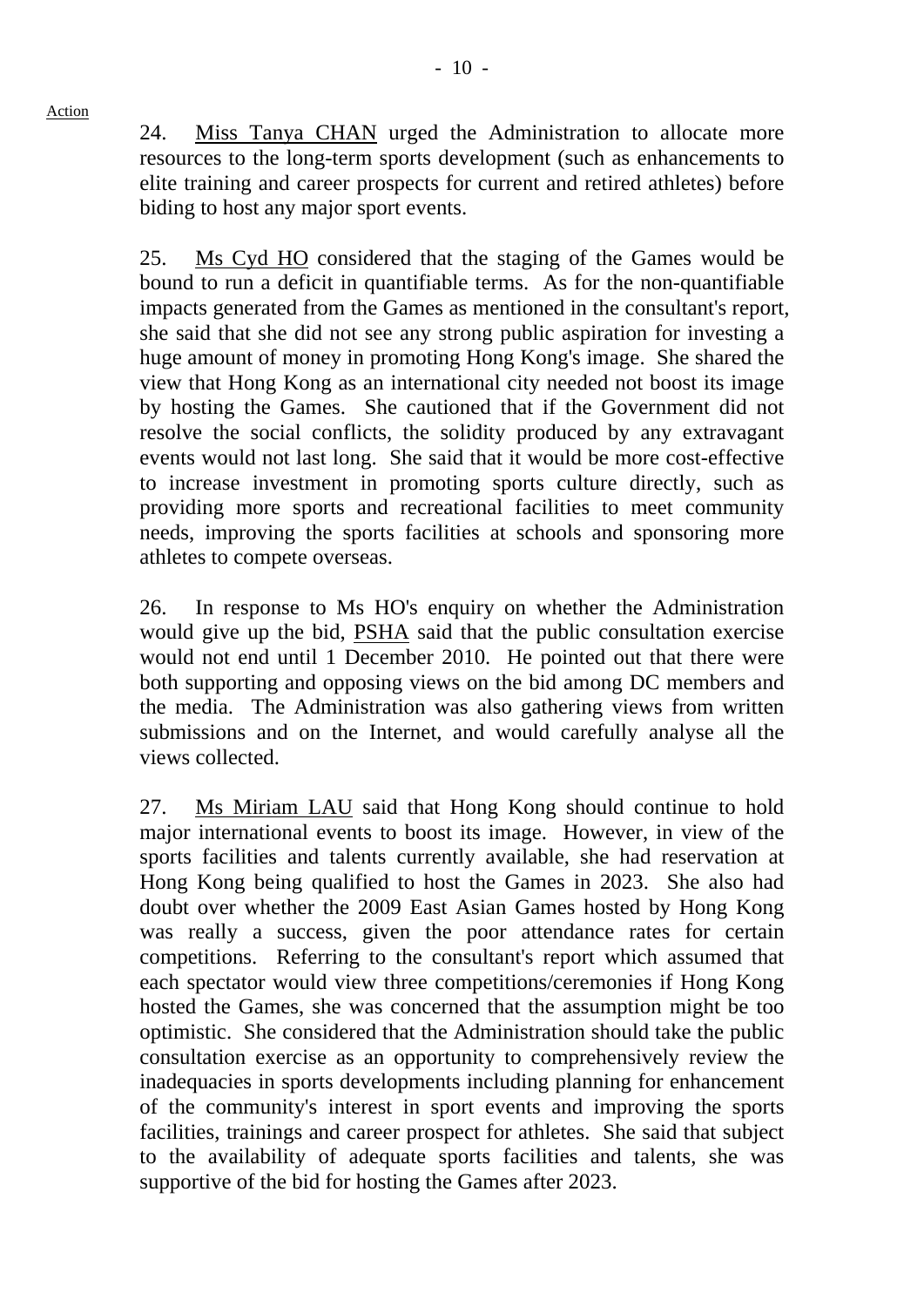#### *Support for the bid*

28. Prof Patrick LAU declared that he was a member of VESC. Drawing on the successful experiences of the 1984 Los Angeles Olympic Games after which all the competition venues could be used by the public and the hosting of the 2008 Olympic Equestrian Events by Hong Kong with temporary recyclable facilities, he said that VESC's alternative option was intended to enable the Games to be hosted in a less costly but more sustainable manner by making full use of the existing venues. He was disappointed that the Administration had failed to convey this message to the public clearly. While congratulating the Hong Kong National Football Team ("HKNFT") on its entering into the last 16 for the first time since 1958, Mr LAU said that hosting the Games would provide a good opportunity for local athletes to show their abilities.

29. Mrs Sophie LEUNG expressed disagreement that Hong Kong needed not host big international events like the Games to boost its image, as it was uncertain whether Hong Kong would maintain its international status in future. Citing Seoul as an example, she said that a major reason for the city being ranked high among the international cities was that it had hosted quite a number of major international events. She was worried that should Hong Kong abandon the bid this time, it would face increasingly fierce competitions from the rising neighbouring cities to bid for the Games in future. She said that the encouraging achievements made by HKNFT in the 2010 Guangzhou Asian Games as well as the 2009 East Asian Games were a result of long-term training provided for young players. She was concerned with the insufficient support from DCs for football developments and the difficulty in securing sponsorship for training for HKNFT. She considered that instead of cutting down on the expenditure for hosting the Games, a far-sighted approach should be adopted to sports developments, particularly in respect of nurturing young talents.

30. PSHA did not agree with the view that the Games should not be hosted until the sports facilities and talents were fully available. He explained that hosting the Games would give a strong boost to the development of sport as it would speed up the construction of the sports venues and facilities in various districts. He said that the timetable for completion of such venues would inevitably be less certain if the bid would not be proceeded with. He stressed that the Government had devised a comprehensive plan for nurturing sports talents and enhancing sports facilities. He considered that VESC's alternative option was not rash but was made in response to the public concern about the cost of hosting the Games. He admitted that the alternative option was not the

Action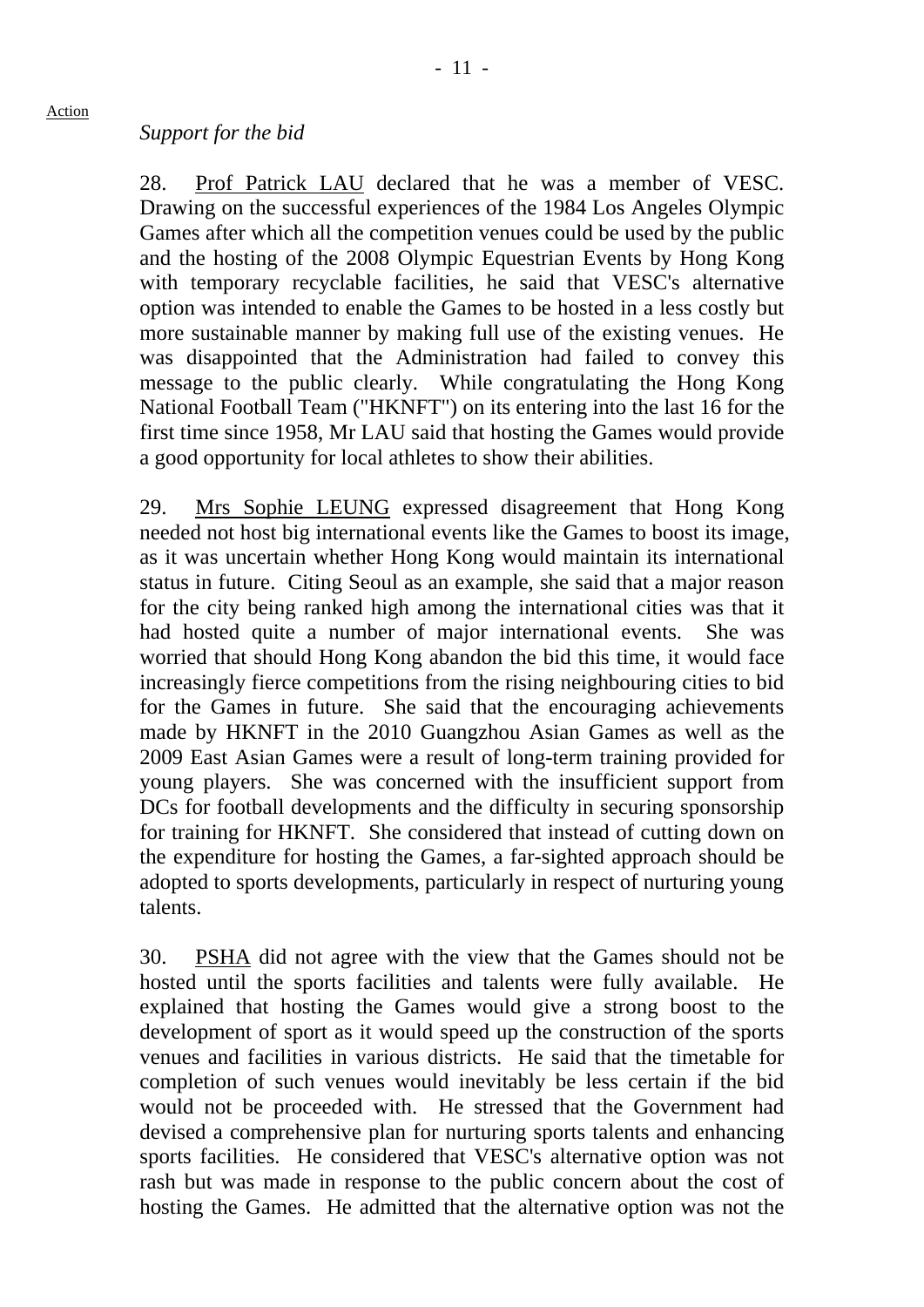most ideal one, as the three planned sports venues, if upgraded as originally proposed, would put Hong Kong in a better position to attract and host more big international events.

31. The Chairman reminded members that prior to the conclusion of the public consultation exercise, the Panel would hold a special meeting on 29 November 2010 to hear public views on the bid to host the Games.

**V. Implementation of the recommendations of the 2006 District Council Review and other DC-related issues under the purview of the Home Affairs Department**  [LC Paper No. CB(2)208/10-11(03) and (04)]

## Powers and responsibilities of DCs

32. The Chairman recapped that at the Panel meeting on 14 October 2010, Ms Emily LAU suggested inviting representatives from the Constitutional and Mainland Affairs Bureau ("CMAB") to advise the Panel on the powers and responsibilities of DCs, which in her views should be considered in conjunction with the review of DC members' remuneration. The Chairman said that no representatives from CMAB would attend the Panel meeting on the agenda item. PSHA explained that DCs' operation, including their members' remuneration, was under the purview of HAB. CMAB would be pleased to answer questions on the electoral arrangements, appointment system etc. in relation to DCs at the Panel on Constitutional Affairs ("CA").

33. While supporting an increase in resources for DC members, Mr Ronny TONG considered that as they would have more powers in the selection of CE and formation of the Legislative Council ("LegCo") in 2012, their remuneration should be considered in conjunction with the review of the powers, responsibilities and electoral methods for DCs and the conflicts of interests among various districts as well as matters relating to local legislation on the methods for selecting CE and forming LegCo in 2012. He also opined that it would be more appropriate for these matters to be considered in one-go at the CA Panel. He questioned why only DC members' remuneration was singled out for discussion by the Panel and whether it was appropriate to do so at this juncture. PSHA reiterated that HAB was only responsible for handling matters relating to DC members' remuneration. Matters relating to DCs' constitutional role and functions were under the portfolio of CMAB and might be discussed at the CA Panel.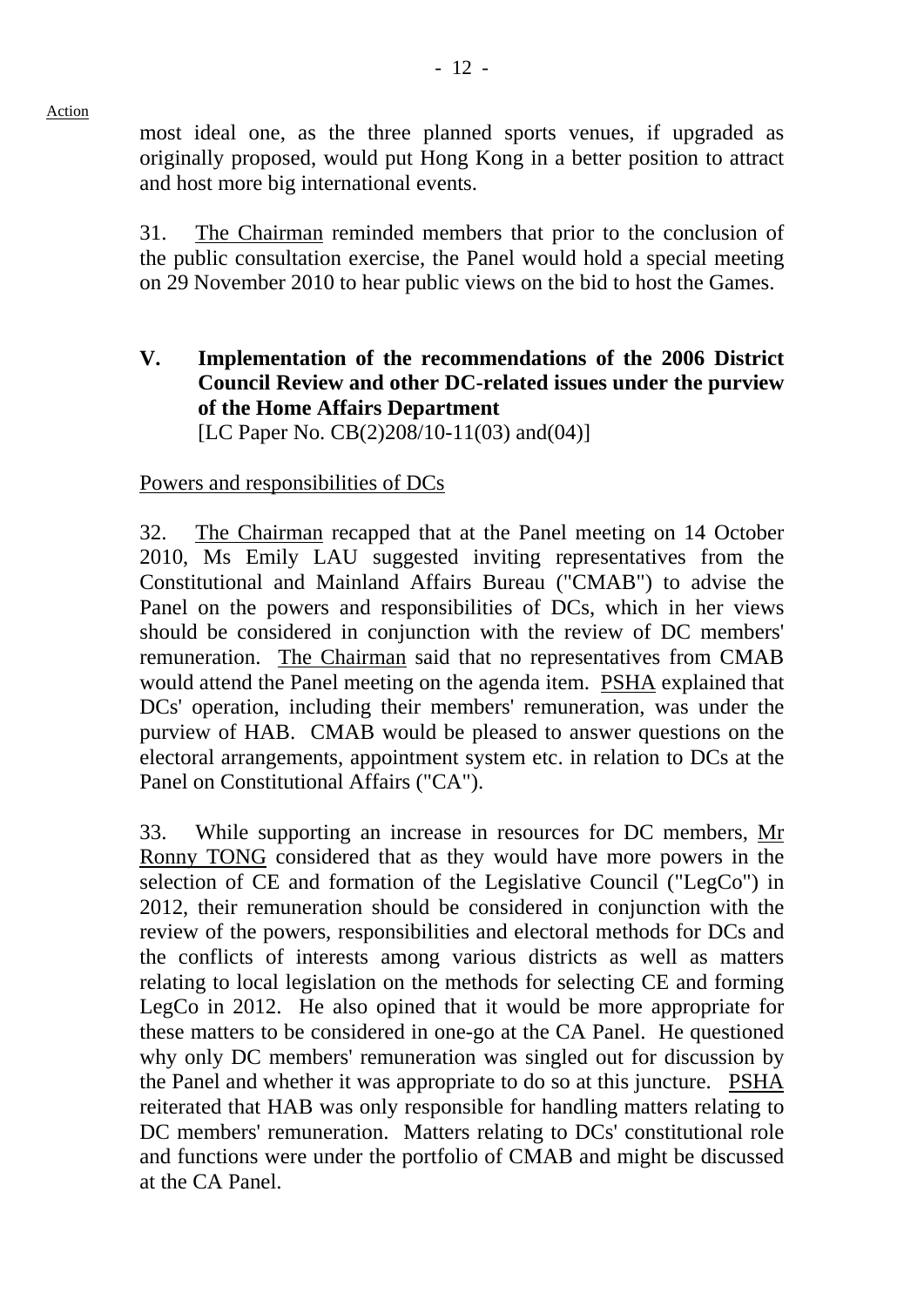## Manpower for District Offices ("DOs")

34. On DC chairmen's concern about the manpower support for DOs, PSHA said that in 2008-2009, additional manpower viz. one Liaison Officer I, one Executive Officer II and one Assistant Clerical Officer, had been provided to each DO. An additional Liaison Officer II had also been deployed to DOs in districts with a larger population. PSHA supplemented that DCs might use up to 10% of the funding to DCs to increase manpower to cope with their work. The workload of DOs had also been relieved through the streamlining of work procedures and reprioritization of work. Mr WONG Kwok-hing suggested that manpower should be further increased for DOs in more populated districts such as the Eastern District.

## Proposed remuneration package

35. At the Chairman's invitation, the Administration briefed members on the proposed enhancements to the remuneration package for DC members. PSHA said that the Administration had consulted DC members and the Independent Commission on Remuneration for Members of the District Councils of the Hong Kong Special Administrative Region ("the Independent Commission"). The Administration planned to submit the proposal to FC for consideration in December 2010. He supplemented that it had been the established practice for the Government to complete the review on DC members' remuneration one year before the DC elections, so that potential candidates would be aware of the remuneration package in good time before deciding whether to run in the elections.

## *Honorarium*

36. Ms Emily LAU was in support of the proposed enhancements to the remuneration package for DC members, such as the introduction of a medical allowance and an end-of-term gratuity, which were modelled on those for LegCo Members. However, she expressed regret that the Administration was unwilling to increase the honorarium for DC members and to entrust them with more powers and responsibilities. She said that the current level of honorarium was insufficient to attract more people of higher calibre to join DCs and disproportionate to the efforts made by many DC members working full time.

37. Mr LAM Tai-fai welcomed the proposed remuneration package for DC members but was of the view that the enhancements were insufficient. He asked for the reason for no increase to their honorarium, which had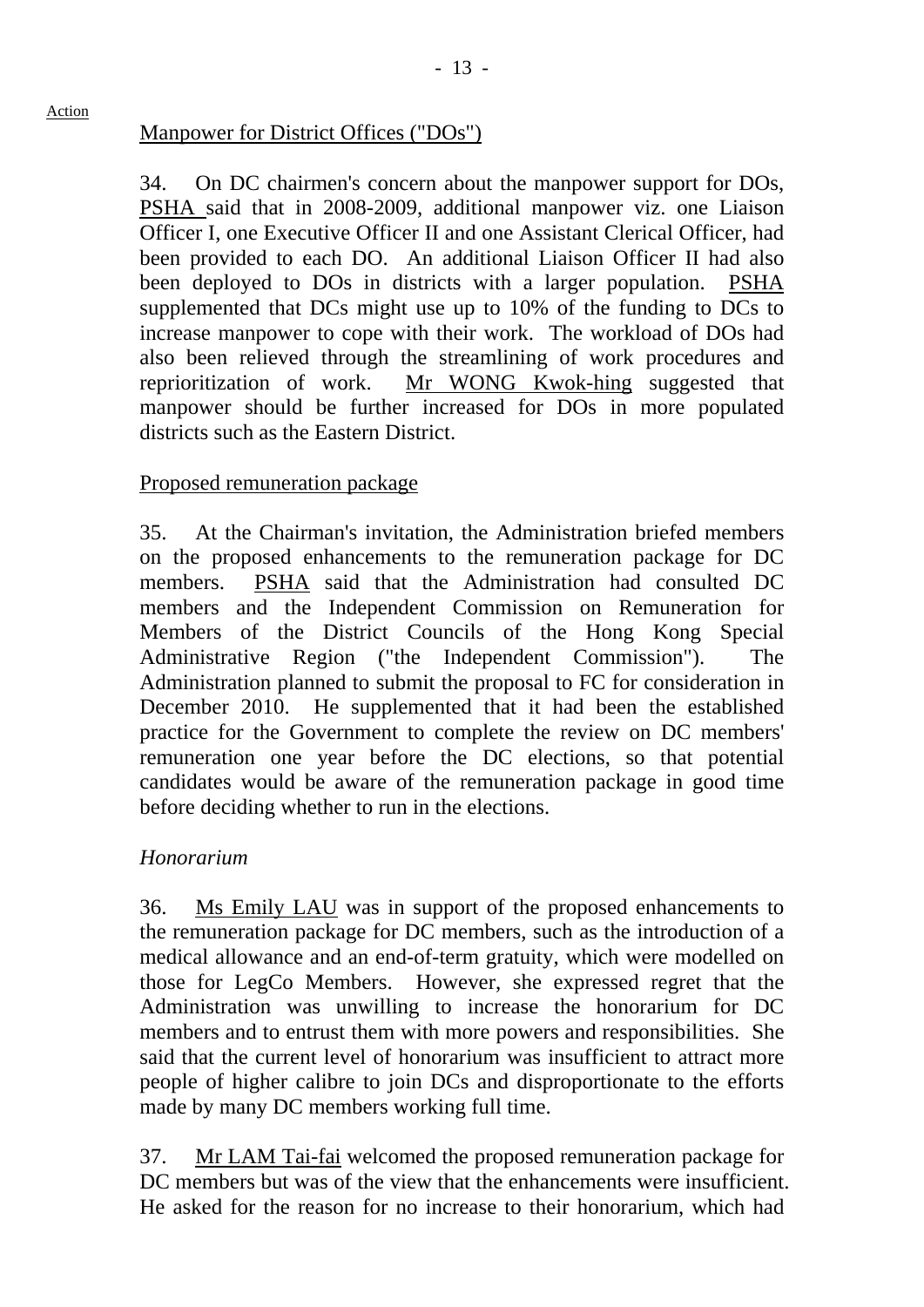not reflected their heavy workload, contribution to the society and dignity. PSHA responded that the Administration appreciated DC members' effort and contribution. The proposed remuneration package had been drawn up on the basis of the views collected by questionnaire surveys from various sectors of the society and the recommendations from the Independent Commission, as well as regard being given to the operational needs of DC members and public expectation. He was confident that it would attract potential candidates to run in the DC elections.

38. The Deputy Chairman declared that he was a member of the Central and Western DC. He opined that the current level of honorarium for DC members would discourage professionals and experienced talents from running in the DC elections or working full time as DC members. Miss Tanya CHAN shared similar concern.

39. Mrs Sophie LEUNG considered that the level of honorarium for DC members should be gauged in connection with the public expectation of them. She said that she had received views from a considerable number of deputations that some DC members only liked to criticize others and lacked sincerity in offering assistance to local residents. She said that DC members should upgrade themselves to enhance respect from the public if they wanted a rise in honorarium. She hoped that the Administration could arrange more training for them on how to build up a better culture of governance. Director of Home Affairs ("DHA") responded that the Administration had organized forums for DC members on governance, and hoped that such forums would be beneficial to them.

## *Operating Expenses Allowance ("OEA") and ward offices*

40. On the accountable OEA for DC members, Ms Emily LAU said that the term "allowance" might cause misunderstanding by the public that OEA was an extra income for DC members. She suggested that the term "reimbursement" instead of "allowance" be used, as OEA was fully accountable. The Chairman shared similar concern. PSHA and DHA acceded to the suggestion.

41. On the proposed implementation of the revised advance payment arrangement for OEA in the next DC term (i.e. starting from January 2012), Ms Emily LAU drew members' attention to paragraph 21 of the Administration's paper, which stated that the implementation of such an arrangement was technically feasible within the current term. She urged its implementation within the current term after obtaining FC's approval. The Chairman echoed Ms LAU's suggestion. PSHA said that subject to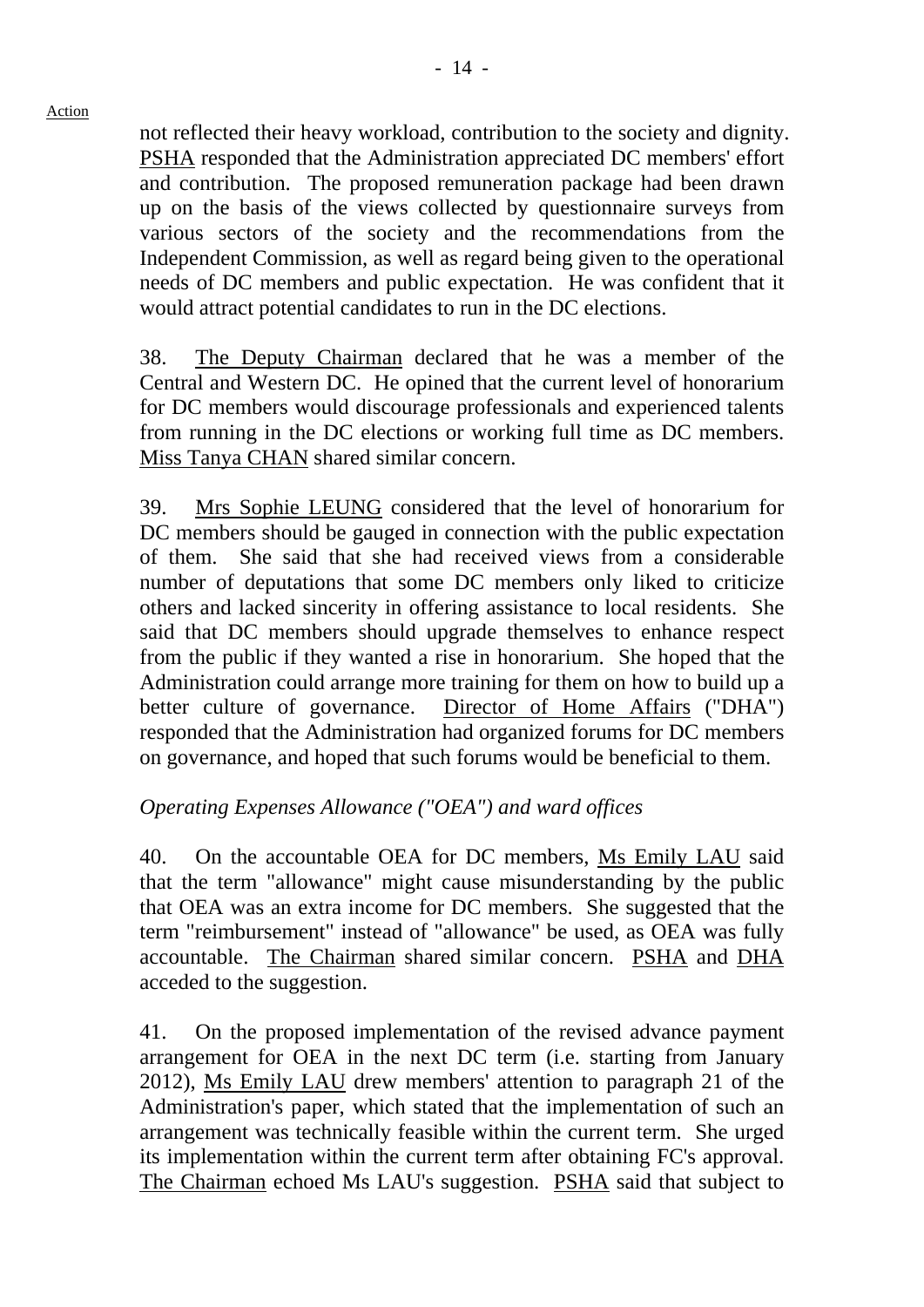other members' support, the Administration would accede to the suggestion.

42. Mr CHEUNG Hok-ming declared that he was a DC member. He said that the proposed remuneration package was acceptable. However, he asked whether the proposed rates of OEA could be further increased, so that DC members would better cope with their rental expenses for ward offices.

43. Mr WONG Kwok-hing asked whether the Administration would help DC members to rent private housing units as their ward offices, given the difficulty in renting offices at the prevailing market rental level. DHA said that the Independent Commission had taken into account this situation and had come to the view that a 15% increase in the rates of OEA was reasonable. In response to Mr WONG Kwok-hing on whether the proposed rates of OEA could be further increased, Deputy Director of Home Affairs (2) ("DDHA(2)") said that having regard to the difficulty in finding a ward office in public housing estates, the Administration had arranged for members of the Independent Commission to visit various districts, including Tai Koo Shing where a DC member had to pay expensive rent for a ward office in a plaza. He said that the currently proposed 15% increase had been higher than the 10% increase recommended by the Independent Commission for OEA for DC members in the 2006 District Council Review.

44. Mr WONG Kwok-hing also asked whether the Administration could allocate spaces to DC members as ward offices. DDHA(2) said that the Administration did consider whether certain areas in DOs or community halls/centres could be earmarked for DC members but found this unfeasible, owing to the unavailability of extra space in DOs and the public's needs for community halls/centres.

45. The Deputy Chairman said that the proposed OEA, pitched at \$22,381 per month, would not be sufficient for a DC member to cover the basis rental and staffing expenses. For instance, owing to the unavailability of vacant units in public housing estates, he had to pay some \$10,000 for an upstairs ward office in a private building, and the remaining OEA might not be sufficient to hire quality staff. He suggested that the Administration consider providing DC members with office premises not necessarily in DOs. He said that any places near to residents, such as vacant stores in the markets, would be welcomed.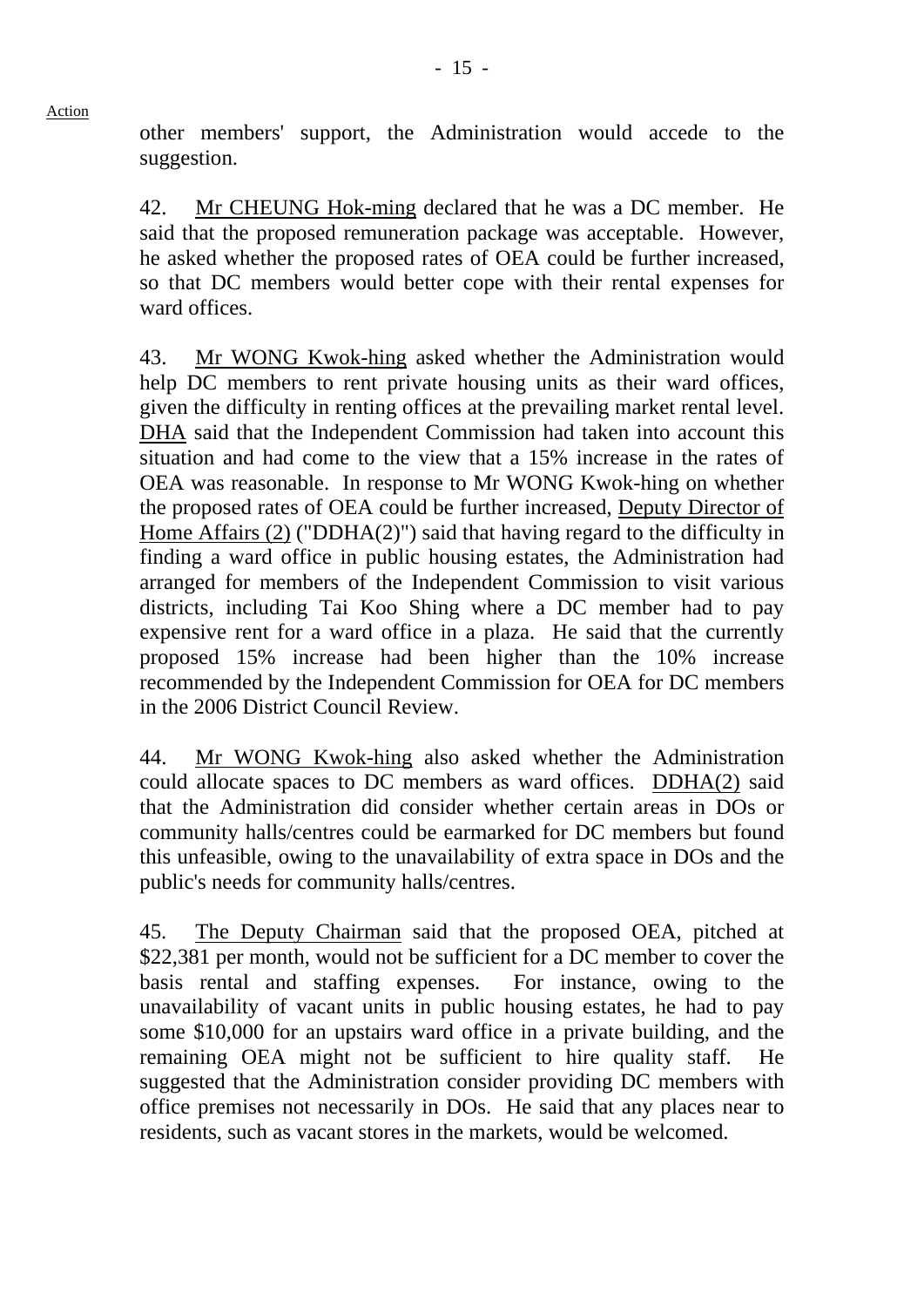46. DDHA(2) said that during the four focus group meetings convened by the Administration for some 80 DC members in July 2010, most DC members were concerned about the end-of-term gratuity and medical allowance. He added that relatively fewer DC members had expressed concern about the level of honorarium, although some considered that it was insufficient.

47. Miss Tanya CHAN said that given the tight budget made available by OEA, she could only afford to rent a ward office in Sheung Wan instead of Mid-levels which was the constituency she served as a DC member. She hoped that the rates of OEA could be further increased, and suggested setting a cap on the rental expense under OEA. DHA said that in lieu of a cap on the rental expense, OEA could provide flexibility for DC members to cover various types of expenditure items. For instance, the expenditure saved in renting a cheaper ward office in public housing estates could be used to hire more quality staff.

# *End-of-term Gratuity*

48. Mr CHEUNG Hok-ming pointed out that the term of office for the existing 27 ex-officio DC members (i.e. the Rural Committee chairmen in the New Territories), which commenced from April 2008 and ended in March 2012, did not tally with that for other DC members (from January 2008 to December 2011), and would straddle two DC terms. He asked how the amount of the proposed end-of-term gratuity would be calculated for ex-officio DC members. In reply, DDHA(2) said that as the implementation of the proposed end-of-term gratuity would commence in 2012 for the new DC term, the relevant guidelines were still under preparation. He said that in principle the amount of the gratuity for exofficio DC members would be calculated on a pro-rata basis according to the time they had served. PSHA supplemented that while Mr CHEUNG's concern had not been considered by the Independent Commission, it deserved consideration by the Administration

## *Entertainment Allowance*

49. Ms Emily LAU asked whether the new Entertainment Allowance for DC Chairmen could be extended to all other DC members, as they also had similar needs in performing their duties. PHSA responded in the negative, as the Allowance was provided in recognition of the functions undertaken by DC Chairmen on behalf of their respective DCs.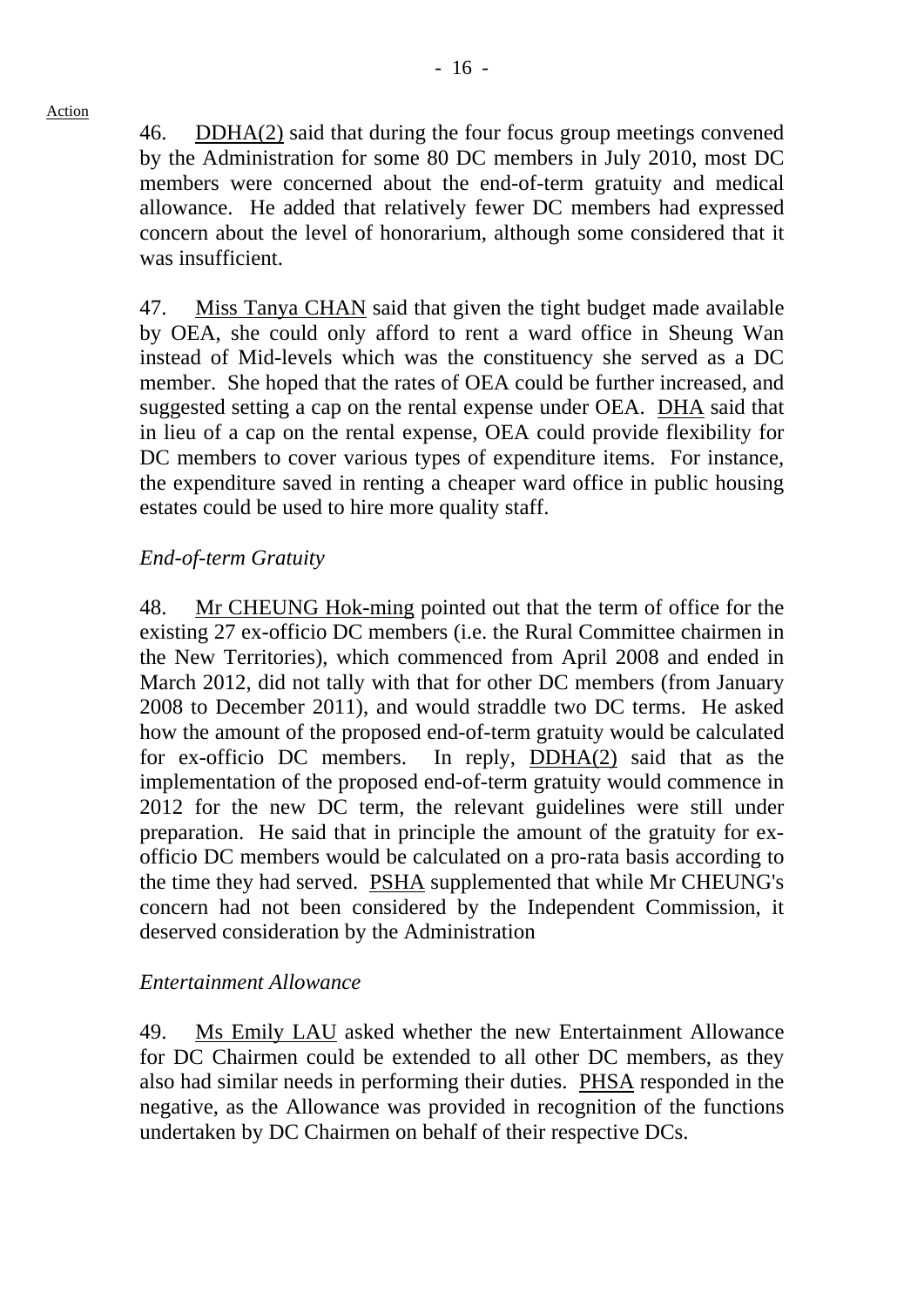50. Summing up, the Chairman said that members basically accepted the proposed remuneration package. He was of the view that the Administration's financial support for DC members was still inadequate, and there was room for increasing the level of honorarium for DC members. He expressed regret that the proposed medical allowance would not be introduced within the current DC term, as DC members generally hoped to have medical protection earlier.

# **VI. Proposed creation of one permanent Chief Systems Manager (D1) post in the Leisure and Cultural Services Department [**LC Paper No. CB(2)208/10-11(05)]

51. At the Chairman's invitation, the Administration briefed members on its proposal to create a permanent Chief Systems Manager ("CSM") (D1) post in the Information Technology ("IT") Office of LCSD. The new post was to replace the existing non-civil service Chief Information Technology Manager ("CITM") position at D1 level.

52. Mr WONG Kwok-hing requested the Administration to explain why LCSD had employed more non-civil service contract ("NCSC") staff than all other government departments. He also enquired that in addition to the proposed conversion of the non-civil service CITM position into a permanent civil service post at the management level, whether LCSD had any plans to convert NCSC positions into civil service posts at the junior level.

53. In reply, Assistant Director (Finance), LCSD, said that when LCSD was established in 2000, the IT Office took over the IT professional staff from the two Municipal Councils, who were employed on contract terms. Following an in-depth review, the IT Office had since 2006 identified 12 IT professional NCSC positionsto be replaced by civil service posts, which accounted for 20% of its IT professional staff,. He supplemented that the IT Office had planned to have its core services and services with long-term needs to be provided by civil servants, and would regularly review its operational needs to covert NCSC positions into civil service posts.

54. Ms Cyd HO enquired about the extent to which the proposed CSM post would bring intangible and tangible benefits to LCSD, including the expenditure to be saved and the allocation of resources within LCSD. Ms Emily LAU shared similar concern and mentioned the inconvenience in buying tickets during the 2009 East Asian Games. She hoped that the